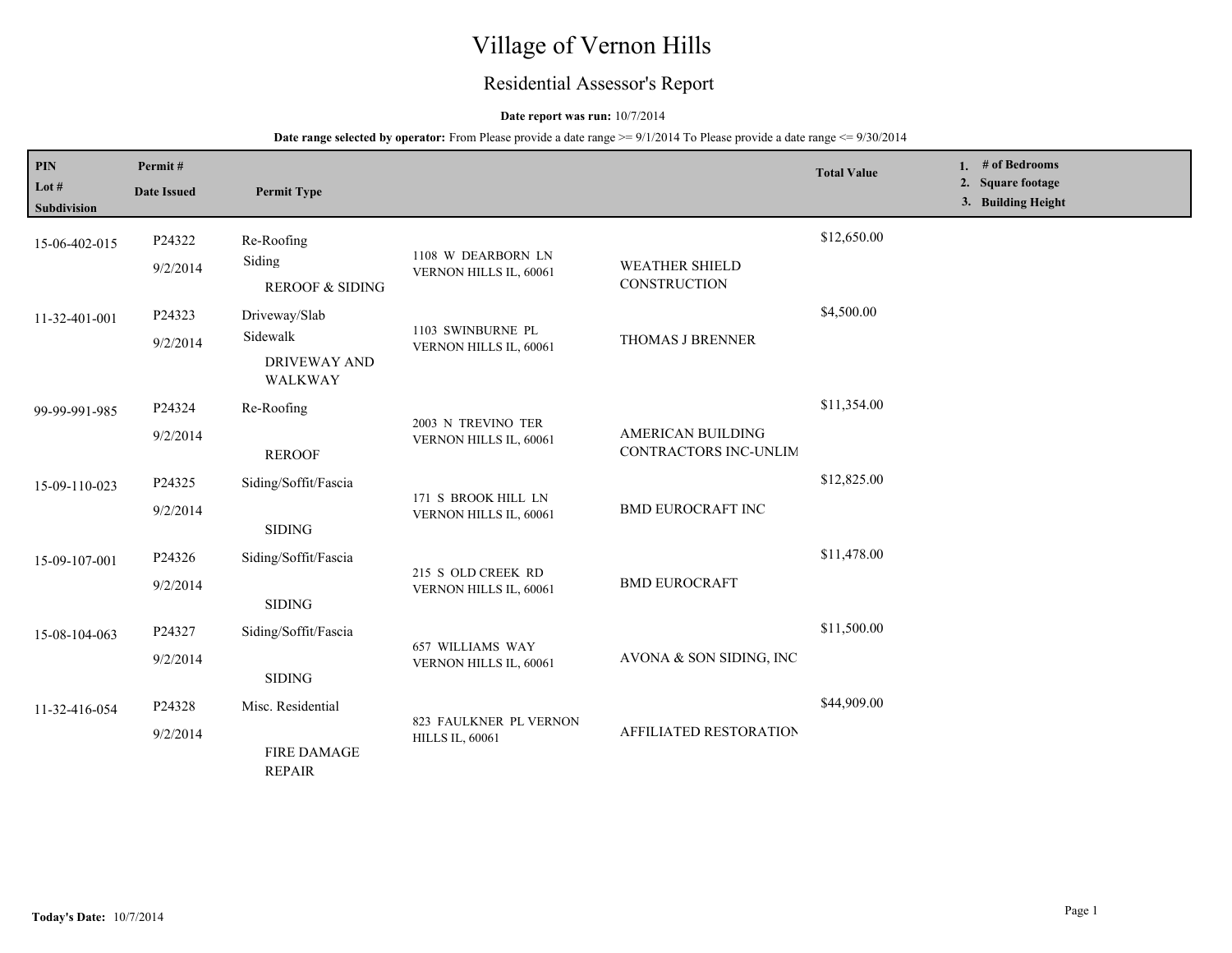## **Date range selected by operator:** From Please provide a date range >= 9/1/2014 To Please provide a date range <= 9/30/2014

| PIN<br>Lot #<br>Subdivision | Permit#<br><b>Date Issued</b> | <b>Permit Type</b>                                                                                            |                                                    |                        | <b>Total Value</b> | 1. # of Bedrooms<br>2. Square footage<br>3. Building Height |
|-----------------------------|-------------------------------|---------------------------------------------------------------------------------------------------------------|----------------------------------------------------|------------------------|--------------------|-------------------------------------------------------------|
| 99-99-996-566               | P24329<br>9/2/2014            | Misc. Residential                                                                                             | 477 W VALHALLA TER<br>VERNON HILLS IL, 60061       | MARIANNA POPLAVSKY     | \$10,600.00        |                                                             |
|                             |                               | <b>PARTIAL</b><br><b>BASEMENT</b><br>REMODEL:<br><b>ADDING</b><br><b>LAUNDRY ROOM</b><br>W/SINK               |                                                    |                        |                    |                                                             |
| 15-08-411-010               | P24330                        | Siding/Soffit/Fascia                                                                                          |                                                    |                        | \$5,640.00         |                                                             |
|                             | 9/3/2014                      | SOFFIT/GUTTERS<br>ON HOUSE &<br><b>GARAGE &amp; PAINT</b><br>$\&$ REPLACE<br><b>GARAGE DOOR</b><br>WITH EXACT | 254 NOBLE CIR VERNON<br><b>HILLS IL, 60061</b>     | <b>GMART INC</b>       |                    |                                                             |
| 15-08-402-003               | P24331                        | Siding/Soffit/Fascia                                                                                          |                                                    |                        | \$10,000.00        |                                                             |
|                             | 9/3/2014                      | <b>SIDING</b>                                                                                                 | 309 SUTCLIFFE CIR VERNON<br><b>HILLS IL, 60061</b> | <b>RCC PLUS</b>        |                    |                                                             |
| 15-08-106-027               | P24332                        | Re-Roofing                                                                                                    |                                                    |                        | \$3,610.00         |                                                             |
|                             | 9/3/2014                      | <b>REROOF</b>                                                                                                 | 206 E LAKESIDE DR<br>VERNON HILLS IL, 60061        | ALOHA CONSTRUCTION IN  |                    |                                                             |
| 15-06-402-003               | P24333                        | Siding/Soffit/Fascia                                                                                          |                                                    |                        | \$7,395.00         |                                                             |
|                             | 9/3/2014                      | <b>SIDING</b>                                                                                                 | 237 N SOUTHFIELD DR<br>VERNON HILLS IL, 60061      | ALOHA CONSTRUCTION IN  |                    |                                                             |
| 99-00-000-021               | P24334                        | Driveway/Slab                                                                                                 |                                                    |                        | \$3,692.00         |                                                             |
|                             | 9/4/2014                      | <b>REPLACE</b><br><b>DRIVEWAY</b>                                                                             | 15 MONTGOMERY LN<br>VERNON HILLS IL, 60061         | VISWANADHAM GARIMELL.  |                    |                                                             |
| 15-08-104-002               | P24336                        | Security System                                                                                               |                                                    |                        | \$350.00           |                                                             |
|                             | 9/4/2014                      | <b>SECURITY</b><br><b>SYSTEM</b>                                                                              | 724 N LAKESIDE DR<br>VERNON HILLS IL, 60061        | ADT SECURITY SERVICES, |                    |                                                             |

L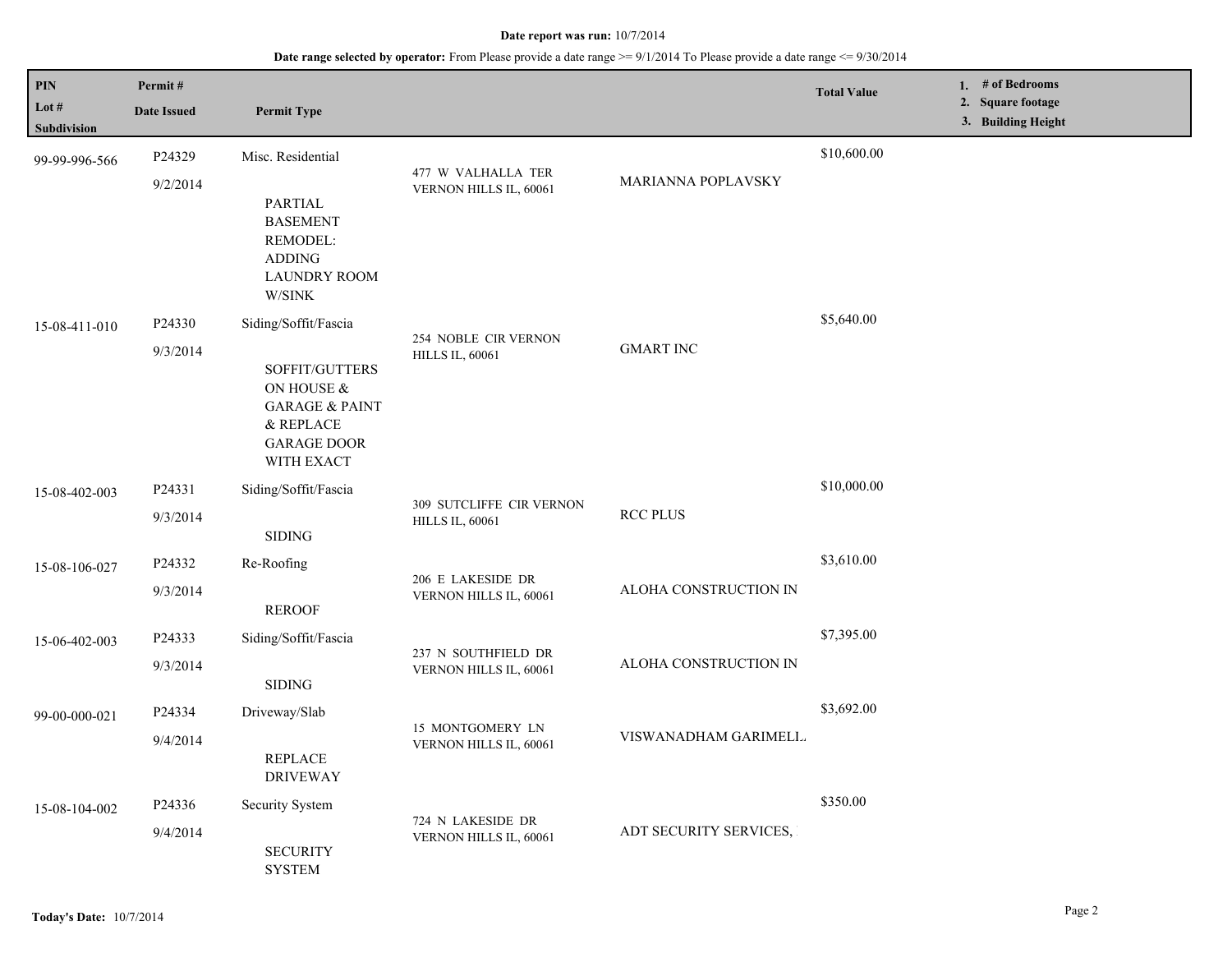| PIN<br>Lot #                          | Permit#            |                                                                                                                          |                                                |                                   | <b>Total Value</b> | 1. # of Bedrooms<br>2. Square footage |
|---------------------------------------|--------------------|--------------------------------------------------------------------------------------------------------------------------|------------------------------------------------|-----------------------------------|--------------------|---------------------------------------|
| Subdivision                           | <b>Date Issued</b> | <b>Permit Type</b>                                                                                                       |                                                |                                   |                    | 3. Building Height                    |
| 99-99-996-724                         | P24339<br>9/4/2014 | Re-Roofing                                                                                                               | 1840 N OLYMPIC DR<br>VERNON HILLS IL, 60061    | AMERICAN BUILDING                 | \$14,529.00        |                                       |
|                                       |                    | <b>REROOF</b>                                                                                                            |                                                | CONTRACTORS INC-UNLIM             |                    |                                       |
| 99-99-994-112                         | P24340             | Re-Roofing                                                                                                               |                                                |                                   | \$9,228.00         |                                       |
|                                       | 9/5/2014           | <b>REROOFING</b>                                                                                                         | 397 CAMDEN PL VERNON<br><b>HILLS IL, 60061</b> | ABC ROOFING & SIDING              |                    |                                       |
| 99-99-100-004                         | P24341<br>9/5/2014 | Misc. Residential<br><b>INSTALL DRAIN</b><br>TILE TO DIRECT<br><b>WATER FROM</b><br>DOWNSPOUTS TO<br><b>STORM SEWERS</b> | 0 INVERNESS VERNON<br><b>HILLS IL, 60061</b>   | PHOENIX LANDSCAPING, II           | \$6,090.00         |                                       |
| 15-08-213-015                         | P24345             | Driveway/Slab                                                                                                            |                                                |                                   | \$2,900.00         |                                       |
|                                       | 9/5/2014           | <b>DRIVEWAY</b>                                                                                                          | 330 CHESTERFIELD LN<br>VERNON HILLS IL, 60061  | FORTIS CONCRETE CO                |                    |                                       |
| 15-08-412-003                         | P24346<br>9/5/2014 | Driveway/Slab<br><b>DRIVEWAY</b>                                                                                         | 113 MONTCLAIR RD<br>VERNON HILLS IL, 60061     | FORTIS CONCRETE CO                | \$2,900.00         |                                       |
| 99-00-000-433<br>22<br>POD 15, LOT 22 | P24347<br>9/5/2014 | Patio<br><b>ADDITIONAL</b><br>PATIO W/FIREPIT<br>AND SEAT WALL                                                           | 1821 N SAWGRASS ST<br>VERNON HILLS IL, 60061   | 15<br>22<br>COUNTY WIDE LANDSCAPI | \$19,000.00        |                                       |
| 15-08-207-027                         | P24348             | Water Heater                                                                                                             | 120 DEERPATH DR VERNON                         | <b>JOHN G FINCH</b>               | \$470.00           |                                       |
|                                       | 9/8/2014           | <b>WATER HEATER</b>                                                                                                      | <b>HILLS IL, 60061</b>                         |                                   |                    |                                       |
| 15-06-403-025                         | P24350<br>9/8/2014 | Security System<br><b>SECURITY</b><br><b>SYSTEM</b>                                                                      | 1084 W WARREN LN<br>VERNON HILLS IL, 60061     | MOSHE SCHECHTER                   | \$1,907.00         |                                       |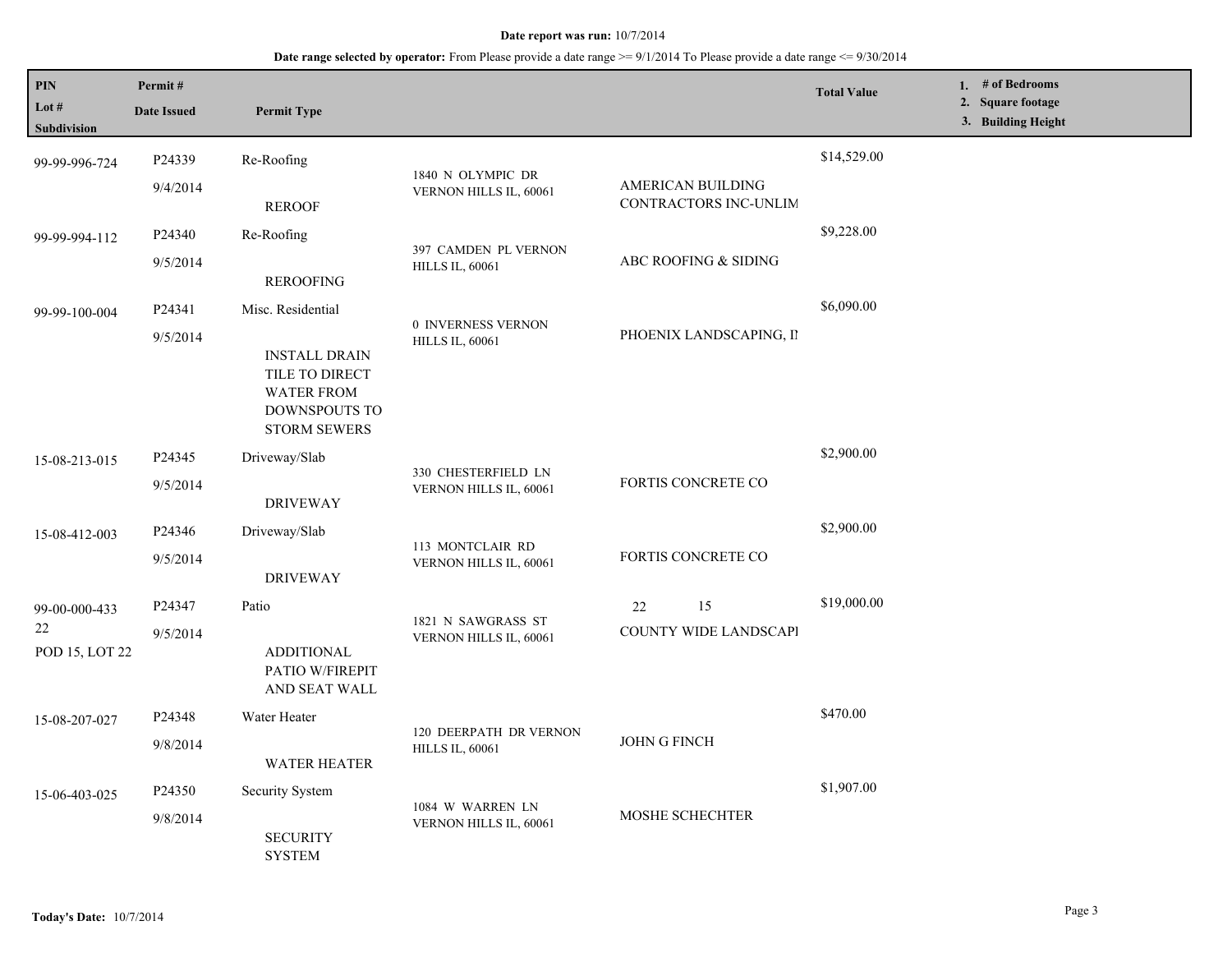| <b>PIN</b><br>Lot $#$<br><b>Subdivision</b>       | Permit#<br><b>Date Issued</b> | <b>Permit Type</b>                                         |                                                     |                                                   | <b>Total Value</b> | 1. $#$ of Bedrooms<br>2. Square footage<br>3. Building Height |
|---------------------------------------------------|-------------------------------|------------------------------------------------------------|-----------------------------------------------------|---------------------------------------------------|--------------------|---------------------------------------------------------------|
| 15-08-202-015                                     | P24354<br>9/8/2014            | Fence<br><b>FENCE</b>                                      | 52 MONTEREY DR VERNON<br><b>HILLS IL, 60061</b>     | SPECIALTY FENCE                                   | \$1,500.00         |                                                               |
| 15-08-202-014                                     | P24355<br>9/8/2014            | Fence<br><b>FENCE</b>                                      | 50 MONTEREY DR VERNON<br><b>HILLS IL, 60061</b>     | <b>SPECIALTY FENCE</b>                            | \$4,050.00         | 3. 6.00                                                       |
| 99-99-100-951<br>$10-C$<br>$10\text{-}\mathrm{C}$ | P24356<br>9/8/2014            | Water Heater<br><b>WATER HEATER</b>                        | <b>258 ALPINE SPRINGS</b><br>VERNON HILLS IL, 60061 | $10-C$<br><b>SEAN BURKE</b>                       | \$1,331.00         |                                                               |
| 15-05-402-001                                     | P24357<br>9/9/2014            | Re-Roofing<br>Siding<br><b>REROOF AND</b><br><b>SIDING</b> | 306 ALEXANDRIA DR<br>VERNON HILLS IL, 60061         | KMK RESIDENTIAL<br><b>RESTORATIONS</b>            | \$21,965.00        |                                                               |
| 99-99-100-796<br>$27 - 3$<br>POD D, 27-3          | P24358<br>9/9/2014            | Water Heater<br><b>WATER HEATER</b>                        | 1921 BYMAN VERNON HILLS<br>IL, 60061                | D<br>$27-3$<br>DEBASHISH CHAKRAVARTE              | \$300.00           |                                                               |
| 99-99-996-570                                     | P24359<br>9/9/2014            | Re-Roofing<br><b>REROOF</b>                                | 509 W VALHALLA TER<br>VERNON HILLS IL, 60061        | <b>AMERICAN BUILDING</b><br>CONTRACTORS INC-UNLIM | \$13,500.00        |                                                               |
| 99-99-990-726                                     | P24361<br>9/9/2014            | Security System<br><b>SECURITY</b><br><b>SYSTEM</b>        | 1190 GEORGETOWN WAY<br>VERNON HILLS IL, 60061       | NENUSKA ESEYLLA KEY<br>CASTILLO                   | \$1,619.00         |                                                               |
| 15-09-102-011                                     | P24362<br>9/9/2014            | Deck<br>$\rm{DECK}$                                        | 22 LINDON LN VERNON<br><b>HILLS IL, 60061</b>       | ZHI SU                                            | \$3,000.00         | 3. 3.00                                                       |
| 15-04-101-040                                     | P24364<br>9/9/2014            | Re-Roofing<br><b>REROOF</b>                                | 419 ELM TREE LN VERNON<br><b>HILLS IL, 60061</b>    | PRO ROOFING SERVICE                               | \$3,600.00         |                                                               |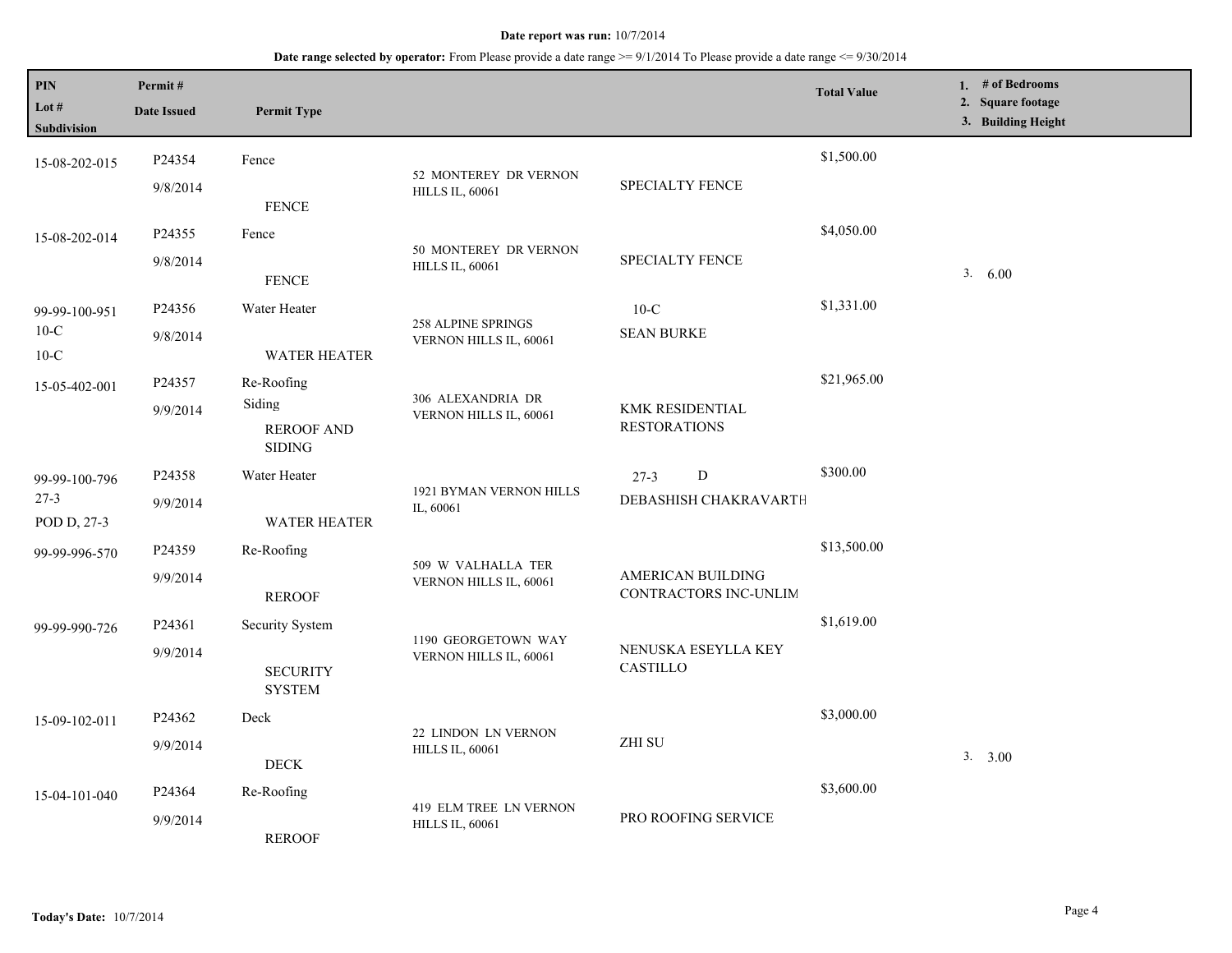| PIN<br>Lot #<br>Subdivision | Permit#<br><b>Date Issued</b> | <b>Permit Type</b>                                                                                                    |                                                         |                             | <b>Total Value</b> | 1. # of Bedrooms<br>2. Square footage<br>3. Building Height |
|-----------------------------|-------------------------------|-----------------------------------------------------------------------------------------------------------------------|---------------------------------------------------------|-----------------------------|--------------------|-------------------------------------------------------------|
| 15-05-203-022               | P24365<br>9/9/2014            | Misc. Residential<br>Fence<br><b>REMOVE AND</b><br><b>REPLACE</b><br>RETAINING WALL<br>AND PORTION OF<br><b>FENCE</b> | <b>603 AVON CT VERNON</b><br><b>HILLS IL, 60061</b>     | <b>JACKIE PANGILINAN</b>    | \$10,000.00        |                                                             |
| 15-08-202-018               | P24367<br>9/10/2014           | Driveway/Slab<br>DRIVEWAY & 1'<br><b>APPROACH INTO</b><br><b>GARAGE</b>                                               | 58 MONTEREY DR VERNON<br><b>HILLS IL, 60061</b>         | FELIPE GARCIA               | \$2,700.00         |                                                             |
| 15-04-105-005               | P24369<br>9/10/2014           | Siding/Soffit/Fascia<br><b>SIDING</b>                                                                                 | 9 WARRINGTON RD<br>VERNON HILLS IL, 60061               | <b>SWISHER EXTERIOR INC</b> | \$4,510.00         |                                                             |
| 15-05-414-011               | P24370<br>9/10/2014           | Siding/Soffit/Fascia<br><b>SIDING</b>                                                                                 | 21 MONTGOMERY LN<br>VERNON HILLS IL, 60061              | <b>RCC PLUS</b>             | \$7,500.00         |                                                             |
| 99-00-000-021               | P24372<br>9/11/2014           | Siding/Soffit/Fascia<br><b>SIDING</b>                                                                                 | 15 MONTGOMERY LN<br>VERNON HILLS IL, 60061              | <b>RCC PLUS</b>             | \$7,000.00         |                                                             |
| 15-05-415-012               | P24373<br>9/11/2014           | Siding/Soffit/Fascia<br><b>SIDING</b>                                                                                 | 14 MONTGOMERY LN<br>VERNON HILLS IL, 60061              | <b>RCC PLUS</b>             | \$6,900.00         |                                                             |
| 15-08-205-014               | P24374<br>9/11/2014           | Siding/Soffit/Fascia<br>Re-Roof<br>SIDING AND ROOF                                                                    | 18 MONTEBELLO DR<br>VERNON HILLS IL, 60061              | <b>RCC PLUS</b>             | \$18,000.00        |                                                             |
| 15-04-101-006               | P24375<br>9/11/2014           | Re-Roofing<br><b>REROOF</b>                                                                                           | <b>16 GREENVALE RD VERNON</b><br><b>HILLS IL, 60061</b> | <b>RCC PLUS</b>             | \$6,500.00         |                                                             |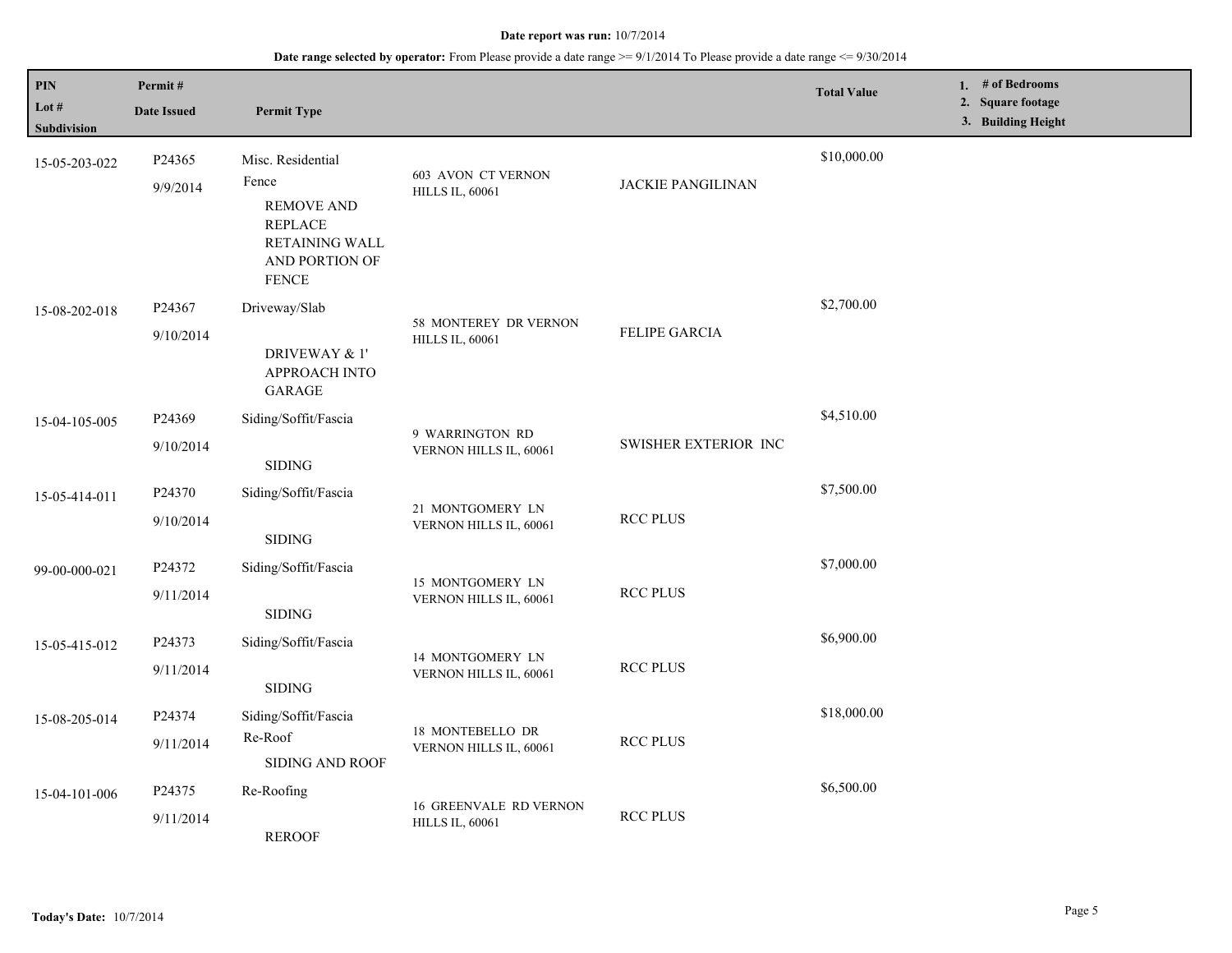| PIN<br>Lot $#$<br>Subdivision                             | Permit#<br><b>Date Issued</b>   | <b>Permit Type</b>                                                                  |                                                   |                                               | <b>Total Value</b> | 1. $#$ of Bedrooms<br>2. Square footage<br>3. Building Height |
|-----------------------------------------------------------|---------------------------------|-------------------------------------------------------------------------------------|---------------------------------------------------|-----------------------------------------------|--------------------|---------------------------------------------------------------|
| 99-99-101-582<br>POD 18, LOT 16                           | P24376<br>9/11/2014             | Fire Sprinklers<br>FIRE SPRINKLER                                                   | 1738 LAKE CHARLES<br>VERNON HILLS IL, 60061       | ORION FIRE PROTECTION                         | \$8,900.00         |                                                               |
| 99-99-101-584<br>POD 18, LOT 18                           | P24377<br>9/11/2014             | Fire Sprinklers<br><b>FIRE SPRINKLER</b>                                            | 1726 LAKE CHARLES<br>VERNON HILLS IL, 60061       | ORION FIRE PROTECTION                         | \$7,900.00         |                                                               |
| 15-04-306-019                                             | P <sub>24379</sub><br>9/11/2014 | Security System<br><b>SECURITY</b><br><b>SYSTEM</b>                                 | 9 ALTOONA CT VERNON<br><b>HILLS IL, 60061</b>     | ADT SECURITY SERVICES,                        | \$530.00           |                                                               |
| 11-32-416-111                                             | P24381<br>9/11/2014             | Misc. Residential<br>OTC DEMO PRIOR<br>TO FIRE DAMAGE<br><b>RESTORATION</b>         | 100 BURNSIDE CT VERNON<br><b>HILLS IL, 60061</b>  | <b>JC RESTORATION</b>                         | \$1,500.00         |                                                               |
| 11-32-201-010                                             | P24383<br>9/11/2014             | Patio<br><b>PATIO</b>                                                               | 1105 WHITMAN PL VERNON<br><b>HILLS IL, 60061</b>  | J. HERRERA LANDSCAPING                        | \$2,450.00         |                                                               |
| 11-29-405-003<br>LOT <sub>24</sub><br>PEBBLE BEACH POD 11 | P24384<br>9/12/2014             | Patio<br>PATIO AND<br><b>FIREPIT</b>                                                | 1728 N PLAYER CT VERNON<br><b>HILLS IL, 60061</b> | LOT <sub>24</sub><br>KASIA DOMENECH           | \$15,000.00        |                                                               |
| 11-32-201-016                                             | P24385<br>9/12/2014             | Patio<br>PATIO &<br>WALKWAY                                                         | 1104 GRANT PL VERNON<br><b>HILLS IL, 60061</b>    | SALINAS LANDSCAPING AI<br><b>BRICK PAVING</b> | \$16,000.00        |                                                               |
| 15-08-114-011                                             | P24386<br>9/12/2014             | Air Conditioning<br>Furnance<br>FURNACE AND A/C<br><b>CHANGE</b><br><b>LOCATION</b> | 624 WILLIAMS WAY<br>VERNON HILLS IL, 60061        | LOMBARDO'S HEATING &<br><b>COOLING</b>        | \$7,400.00         |                                                               |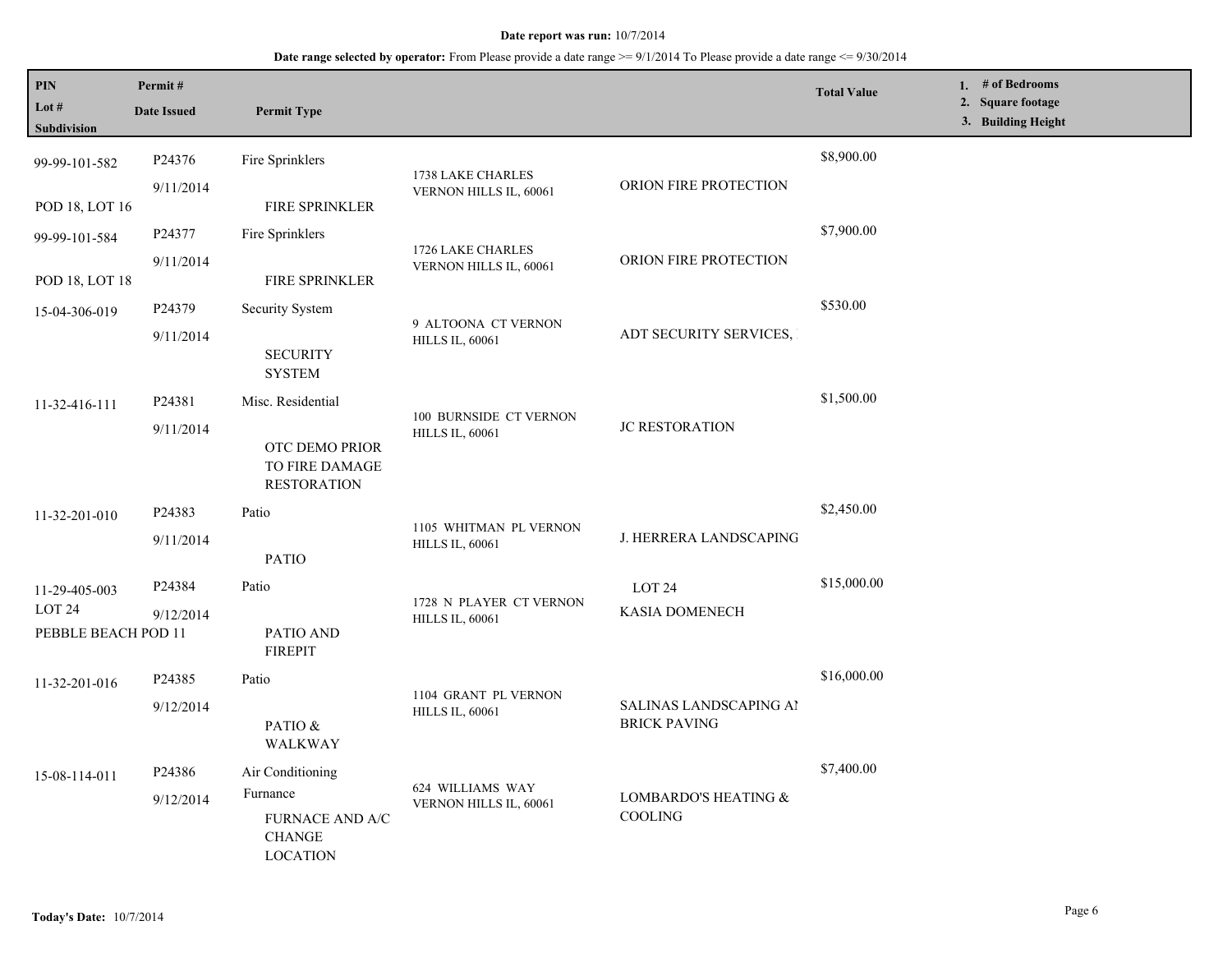| PIN<br>Lot $#$<br>Subdivision | Permit#<br><b>Date Issued</b>   | <b>Permit Type</b>                                                    |                                                  |                                     | <b>Total Value</b> | 1. # of Bedrooms<br>2. Square footage<br>3. Building Height |
|-------------------------------|---------------------------------|-----------------------------------------------------------------------|--------------------------------------------------|-------------------------------------|--------------------|-------------------------------------------------------------|
| 15-06-406-002                 | P24387<br>9/12/2014             | Driveway/Slab<br>DRIVEWAY,<br>RIBBONS,                                | 341 N FIORE PKY VERNON<br><b>HILLS IL, 60061</b> | WILLIAM J KRON                      | \$7,075.00         |                                                             |
| 15-08-106-005                 | P24388<br>9/12/2014             | Re-Roofing<br><b>REROOF, SOFFIT</b><br><b>AND FASCIA</b>              | 719 N LAKESIDE DR<br>VERNON HILLS IL, 60061      | ELEONORA MOROZOVA                   | \$14,595.00        |                                                             |
| 15-08-106-011                 | P24389<br>9/12/2014             | Re-Roofing<br><b>REROOF</b>                                           | 707 N LAKESIDE DR<br>VERNON HILLS IL, 60061      | ALOHA CONSTRUCTION IN               | \$3,230.00         |                                                             |
| 15-06-405-008                 | P24392<br>9/12/2014             | Re-Roofing<br><b>RE-ROOF</b>                                          | 330 N FIORE PKWY<br>VERNON HILLS IL, 60061       | ALOHA CONSTRUCTION IN               | \$8,845.00         |                                                             |
| 15-06-405-008                 | P24393<br>9/12/2014             | Siding/Soffit/Fascia<br><b>SIDING</b>                                 | 330 N FIORE PKWY<br>VERNON HILLS IL, 60061       | ALOHA CONSTRUCTION IN               | \$8,845.00         |                                                             |
| 15-08-213-006                 | P24394<br>9/12/2014             | Siding/Soffit/Fascia<br><b>SIDING</b>                                 | 323 EVERGREEN DR<br>VERNON HILLS IL, 60061       | ALOHA CONSTRUCTION IN               | \$6,960.00         |                                                             |
| 15-07-202-004                 | P24395<br>9/12/2014             | Siding/Soffit/Fascia<br><b>SIDING</b>                                 | 237 E LAKESIDE DR<br>VERNON HILLS IL, 60061      | ALOHA CONSTRUCTION IN               | \$6,960.00         |                                                             |
| 15-08-106-001                 | P24397<br>9/15/2014             | Patio<br>Sidewalk<br>PATIO AND 3<br><b>SIDEWALK</b><br><b>SQUARES</b> | 729 N LAKESIDE DR<br>VERNON HILLS IL, 60061      | DE HOYOS CONCRETE                   | \$5,500.00         |                                                             |
| 15-04-101-030                 | P <sub>24399</sub><br>9/15/2014 | Re-Roofing<br><b>REROOF</b>                                           | 14 WARRINGTON RD<br>VERNON HILLS IL, 60061       | ADVANCED HOME<br>IMPROVEMENTS, INC. | \$5,100.00         |                                                             |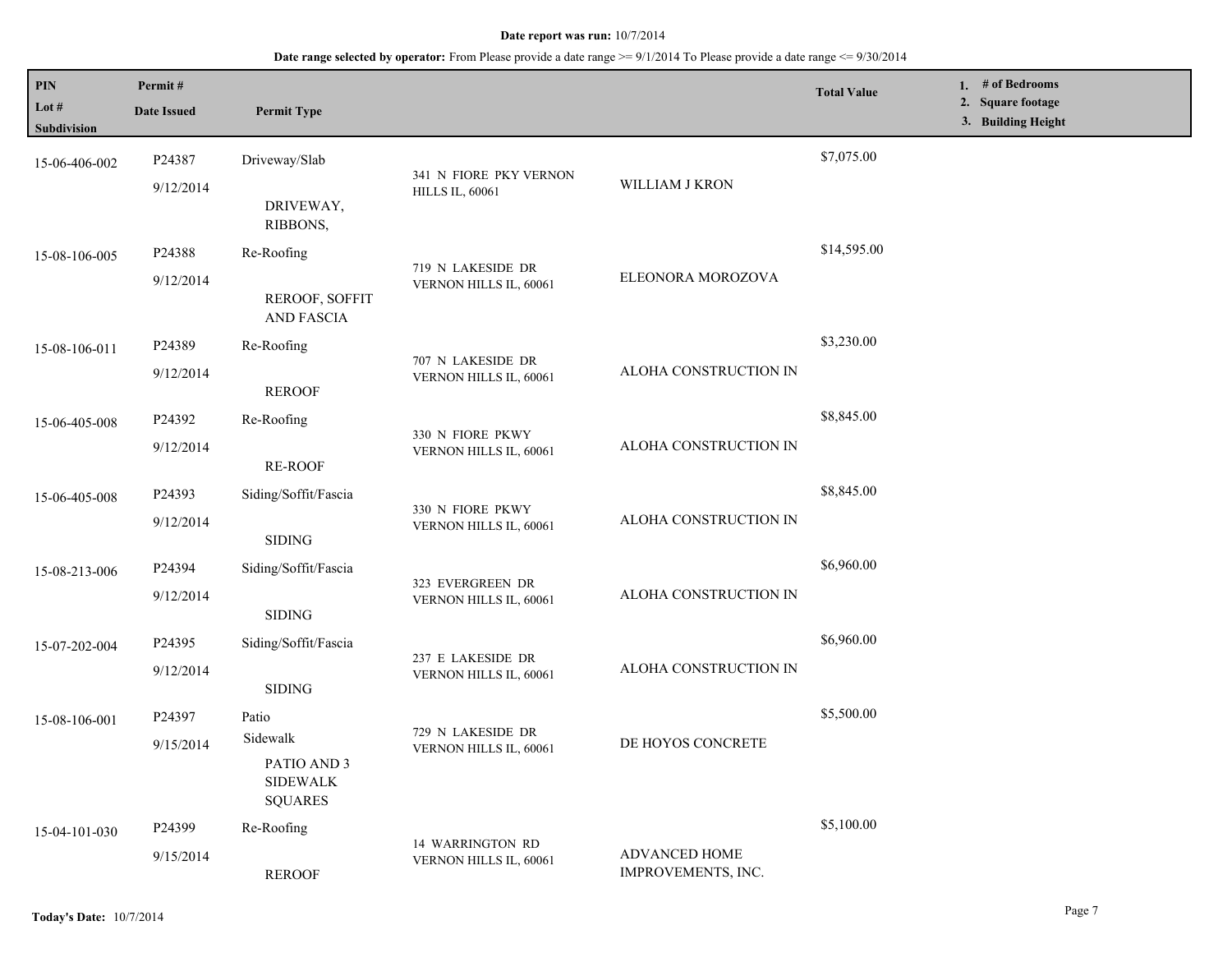## **Date range selected by operator:** From Please provide a date range >= 9/1/2014 To Please provide a date range <= 9/30/2014

| PIN<br>Lot $#$<br><b>Subdivision</b> | Permit#<br><b>Date Issued</b> | <b>Permit Type</b>                                                                                         |                                                  |                                                   | <b>Total Value</b> | 1. # of Bedrooms<br>2. Square footage<br>3. Building Height |
|--------------------------------------|-------------------------------|------------------------------------------------------------------------------------------------------------|--------------------------------------------------|---------------------------------------------------|--------------------|-------------------------------------------------------------|
| 99-99-995-567                        | P24400                        | Misc. Residential                                                                                          | 936 ADAMS CT VERNON                              |                                                   | \$5,000.00         |                                                             |
|                                      | 9/15/2014                     | <b>GARAGE WALL:</b><br>DIG UP AND<br>REPOUR FOOTING,<br>REPLACE BOTTOM<br>PLATE AND STUD,<br>ANCHOR BOLTS. | <b>HILLS IL, 60061</b>                           | <b>QCI RESTORATION</b>                            |                    |                                                             |
| 99-99-991-988                        | P24404<br>9/15/2014           | Re-Roofing<br><b>REROOF</b>                                                                                | 2005 N INVERNESS DR<br>VERNON HILLS IL, 60061    | <b>AMERICAN BUILDING</b><br>CONTRACTORS INC-UNLIM | \$13,094.00        |                                                             |
| 99-99-991-902                        | P24405                        | Re-Roofing                                                                                                 |                                                  |                                                   | \$10,767.00        |                                                             |
|                                      | 9/15/2014                     | <b>REROOF</b>                                                                                              | 1930 N OLYMPIC DR<br>VERNON HILLS IL, 60061      | AMERICAN BUILDING<br>CONTRACTORS INC-UNLIM        |                    |                                                             |
| 99-99-996-541                        | P24406                        | Re-Roofing                                                                                                 | 1859 N TREVINO TER                               | 22                                                | \$15,971.00        |                                                             |
| 22<br><b>INVERNESS</b>               | 9/15/2014                     | <b>REROOF</b>                                                                                              | VERNON HILLS IL, 60061                           | <b>AMERICAN BUILDING</b><br>CONTRACTORS INC-UNLIM |                    |                                                             |
| 15-09-103-039                        | P24408                        | Siding/Soffit/Fascia                                                                                       | 130 MIDWAY LN VERNON                             |                                                   | \$17,315.00        |                                                             |
|                                      | 9/16/2014                     | <b>SIDING</b>                                                                                              | <b>HILLS IL, 60061</b>                           | UNIVERSAL RESTORATION<br><b>SERVICES</b>          |                    |                                                             |
| 15-08-109-015                        | P24410                        | Furnace                                                                                                    | 304 WESTMORELAND DR                              |                                                   | \$3,380.00         |                                                             |
|                                      | 9/16/2014                     | <b>FURNACE</b>                                                                                             | VERNON HILLS IL, 60061                           | FOUR SEASONS INC                                  |                    |                                                             |
| 11-29-204-028                        | P24411                        | Furnace                                                                                                    | 2086 N BROADMOOR LN                              | $\,8\,$<br>11                                     | \$4,030.00         |                                                             |
| 11<br><b>BROADMOOR</b>               | 9/16/2014                     | <b>FURNACE</b>                                                                                             | VERNON HILLS IL, 60061                           | FOUR SEASONS INC                                  |                    |                                                             |
| 15-05-203-012                        | P24412                        | Re-Roofing                                                                                                 |                                                  |                                                   | \$4,801.00         |                                                             |
|                                      | 9/16/2014                     | <b>REROOF</b>                                                                                              | 301 APPLETON DR VERNON<br><b>HILLS IL, 60061</b> | <b>JOSE &amp; JORGE ENTERPRISE</b>                |                    |                                                             |

L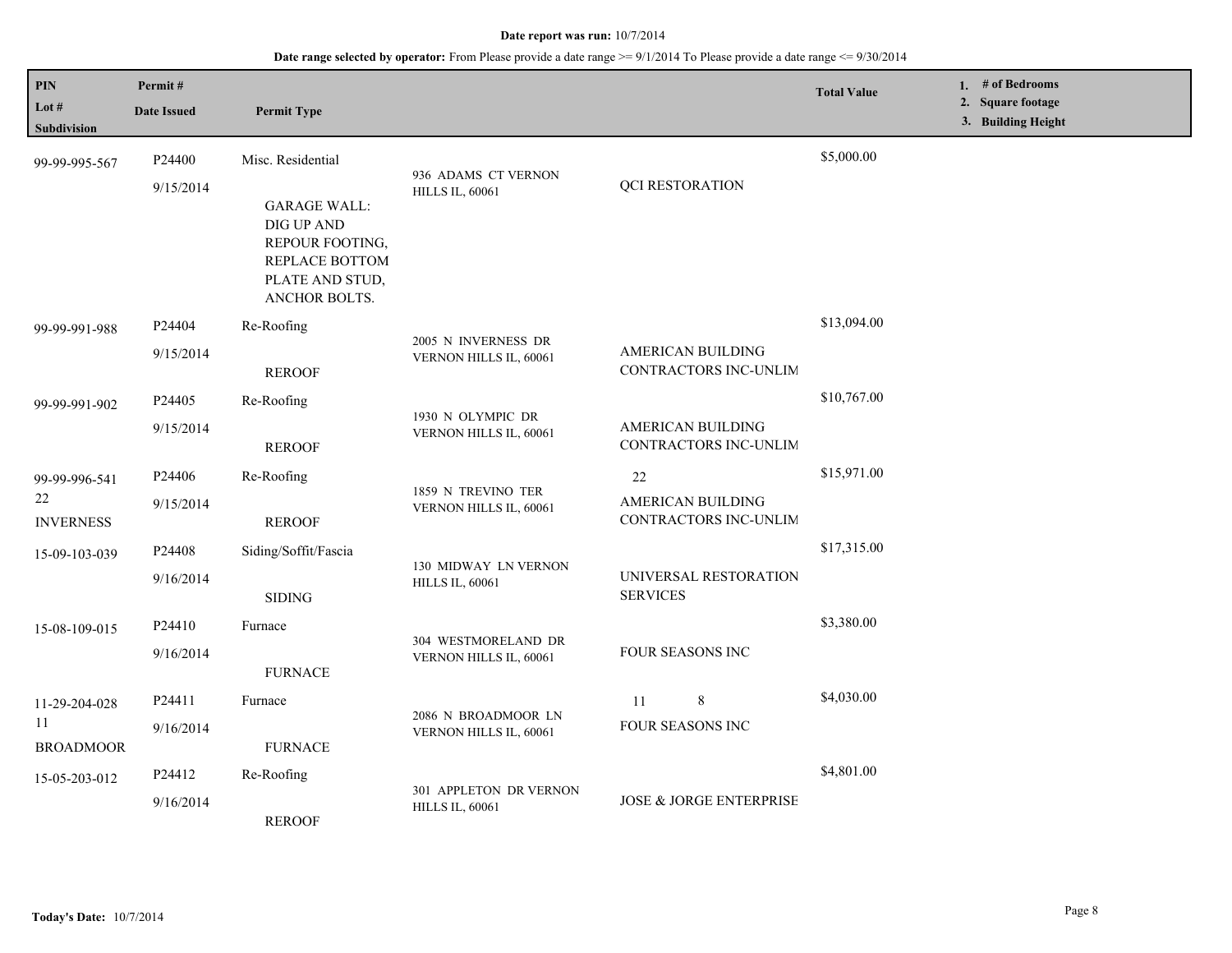| PIN<br>Lot #<br>Subdivision | Permit#<br><b>Date Issued</b>                                                                     | <b>Permit Type</b>                           |                                                       |                                                   | <b>Total Value</b> | 1. # of Bedrooms<br>2. Square footage<br>3. Building Height |
|-----------------------------|---------------------------------------------------------------------------------------------------|----------------------------------------------|-------------------------------------------------------|---------------------------------------------------|--------------------|-------------------------------------------------------------|
| 15-08-110-022               | P24413                                                                                            | Re-Roofing                                   |                                                       |                                                   | \$4,185.00         |                                                             |
|                             | 9/16/2014                                                                                         | <b>REROOF</b>                                | 348 CHERRY VALLEY RD<br>VERNON HILLS IL, 60061        | JOSE & JORGE ENTERPRISE                           |                    |                                                             |
| 99-99-101-552               | P24414                                                                                            | Water Heater                                 |                                                       |                                                   | \$309.00           |                                                             |
|                             | 9/16/2014                                                                                         | <b>WATER HEATER</b>                          | 960 LAKESIDE unit 3D<br>VERNON HILLS IL, 60061        | <b>TARANA SAFI</b>                                |                    |                                                             |
| 99-99-996-737               | P24416                                                                                            | Re-Roofing                                   | 1929 N OLYMPIC DR<br>VERNON HILLS IL, 60061           |                                                   | \$12,830.00        |                                                             |
|                             | 9/17/2014                                                                                         | <b>REROOF</b>                                |                                                       | <b>AMERICAN BUILDING</b><br>CONTRACTORS INC-UNLIM |                    |                                                             |
| 99-99-996-543               | P24417                                                                                            | Re-Roofing                                   |                                                       | A<br>24                                           | \$12,189.00        |                                                             |
| 24<br><b>INVERNESS-LLC</b>  | 9/17/2014                                                                                         | <b>REROOF</b>                                | 1843 N TREVINO TER<br>VERNON HILLS IL, 60061          | <b>AMERICAN BUILDING</b><br>CONTRACTORS INC-UNLIM |                    |                                                             |
| 99-99-996-546               | P24418                                                                                            | Re-Roofing                                   |                                                       | 27<br>A                                           | \$12,329.00        |                                                             |
| 27                          | 9/17/2014<br><b>GREGG'S LANDING</b><br><b>REROOF</b>                                              | 1846 N TREVINO TER<br>VENRON HILLS IL, 60061 | <b>AMERICAN BUILDING</b><br>CONTRACTORS INC-UNLIM     |                                                   |                    |                                                             |
| 15-08-401-094               | P24419                                                                                            | Re-Roofing                                   |                                                       | <b>ALBERS EXTERIORS</b>                           | \$22,000.00        |                                                             |
|                             | 9/17/2014                                                                                         | <b>REROOF</b>                                | 782 NARDIS DR VERNON<br><b>HILLS IL, 60061</b>        |                                                   |                    |                                                             |
| 99-99-994-974               | P24420                                                                                            | Re-Roofing                                   |                                                       |                                                   | \$19,000.00        |                                                             |
|                             | 9/18/2014                                                                                         | <b>REROOF</b>                                | 645 W SYCAMORE ST<br>VERNON HILLS IL, 60061           | A & A IMPROVEMENTS                                |                    |                                                             |
| 99-99-993-046               | P24421                                                                                            | <b>Security System</b>                       |                                                       |                                                   | \$225.00           |                                                             |
|                             | 9/18/2014                                                                                         | <b>SECURITY</b><br><b>SYSTEM</b>             | <b>300 TAYLOR CT VERNON</b><br><b>HILLS IL, 60061</b> | ADT SECURITY SERVICES,                            |                    |                                                             |
| 15-08-401-033               | P24424                                                                                            | Driveway/Slab                                |                                                       |                                                   | \$4,790.00         |                                                             |
|                             | 576 HADDON CIR VERNON<br>9/18/2014<br><b>HILLS IL, 60061</b><br><b>REPLACE</b><br><b>DRIVEWAY</b> |                                              | <b>T R EMMONS</b>                                     |                                                   |                    |                                                             |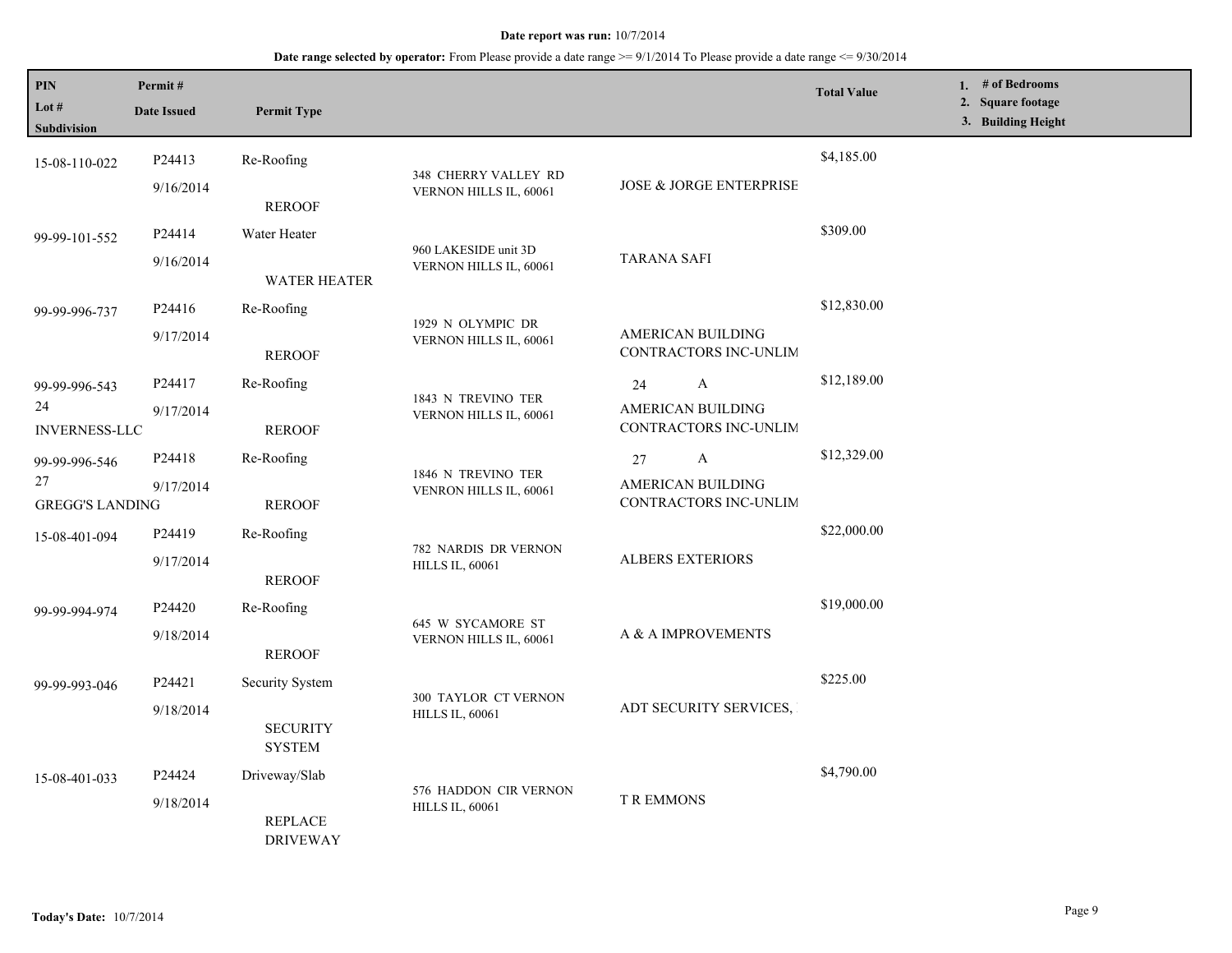| PIN<br>Lot #<br>Subdivision                              | Permit#<br><b>Date Issued</b> | <b>Permit Type</b>                             |                                                   |                                                    | <b>Total Value</b> | 1. # of Bedrooms<br>2. Square footage<br>3. Building Height |
|----------------------------------------------------------|-------------------------------|------------------------------------------------|---------------------------------------------------|----------------------------------------------------|--------------------|-------------------------------------------------------------|
| 99-99-992-496                                            | P24426                        | Driveway/Slab                                  |                                                   |                                                    | \$3,428.00         |                                                             |
|                                                          | 9/18/2014                     | <b>DRIVEWAY</b>                                | 223 W CONGRESSIONAL CT<br>VERNON HILLS IL, 60061  | TOTAL PAVING & BRICK<br><b>SERVICES INC</b>        |                    |                                                             |
| 99-99-991-676                                            | P24430                        | Re-Roofing                                     | 168 E RANNEY AV VERNON                            |                                                    | \$9,300.00         |                                                             |
|                                                          | 9/18/2014                     | <b>REROOF</b>                                  | <b>HILLS IL, 60061</b>                            | <b>SKY-HIGH ROOFING &amp;</b><br><b>REMODELING</b> |                    |                                                             |
| 15-08-202-047                                            | P24431                        | Re-Roofing                                     |                                                   |                                                    | \$6,200.00         |                                                             |
|                                                          | 9/18/2014                     | <b>REROOF</b>                                  | 154 MIDWAY LN VERNON<br><b>HILLS IL, 60061</b>    | SKY-HIGH ROOFING &<br><b>REMODELING</b>            |                    |                                                             |
| 99-99-999-534                                            | P24432                        | Water Heater                                   | 223 E BALTUSROL DR                                | LOT 30<br>- 17                                     | \$808.00           |                                                             |
| LOT <sub>30</sub><br>9/18/2014<br><b>GREGG'S LANDING</b> |                               | <b>WATER HEATER</b>                            | VERNON HILLS IL, 60061                            | <b>HONG LIU</b>                                    |                    |                                                             |
| 99-99-992-015                                            | P24433                        | Re-Roofing                                     |                                                   |                                                    | \$15,428.00        |                                                             |
|                                                          | 9/19/2014                     | <b>REROOF</b>                                  | 2010 N LAUREL VALLEY DR<br>VERNON HILLS IL, 60061 | <b>BLACK SQUARE ROOFING</b>                        |                    |                                                             |
| 15-09-107-008                                            | P24434                        | Re-Roofing                                     | 155 S OLD CREEK RD<br>VERNON HILLS IL, 60061      | <b>BMD EUROCRAFT</b>                               | \$32,895.00        |                                                             |
|                                                          | 9/19/2014                     | REROOF/SIDING/G<br>UTTERS/PAINTING<br>/WINDOWS |                                                   |                                                    |                    |                                                             |
| 15-04-301-005                                            | P <sub>24435</sub>            | Re-Roofing                                     |                                                   |                                                    | \$6,900.00         |                                                             |
|                                                          | 9/19/2014                     | <b>REROOF</b>                                  | 304 ALBANY LN VERNON<br><b>HILLS IL, 60061</b>    | WINDY CITY ROOFING & SI<br><b>CONTRACTORS</b>      |                    |                                                             |
| 15-09-107-018                                            | P24436                        | Siding/Soffit/Fascia                           |                                                   |                                                    | \$10,219.00        |                                                             |
|                                                          | 9/19/2014                     | SIDING/GUTTER/D<br><b>OWNSPOUTS</b>            | 166 S BROOK HILL LN<br>VERNON HILLS IL, 60061     | <b>BMD EUROCRAFT</b>                               |                    |                                                             |
| 99-99-994-944                                            | P24438                        | Misc. Electrical                               |                                                   | DONALD KATHAN                                      | \$500.00           |                                                             |
|                                                          | 9/19/2014                     | MISC ELECT                                     | 627 W SYCAMORE ST<br>VERNON HILLS IL, 60061       |                                                    |                    |                                                             |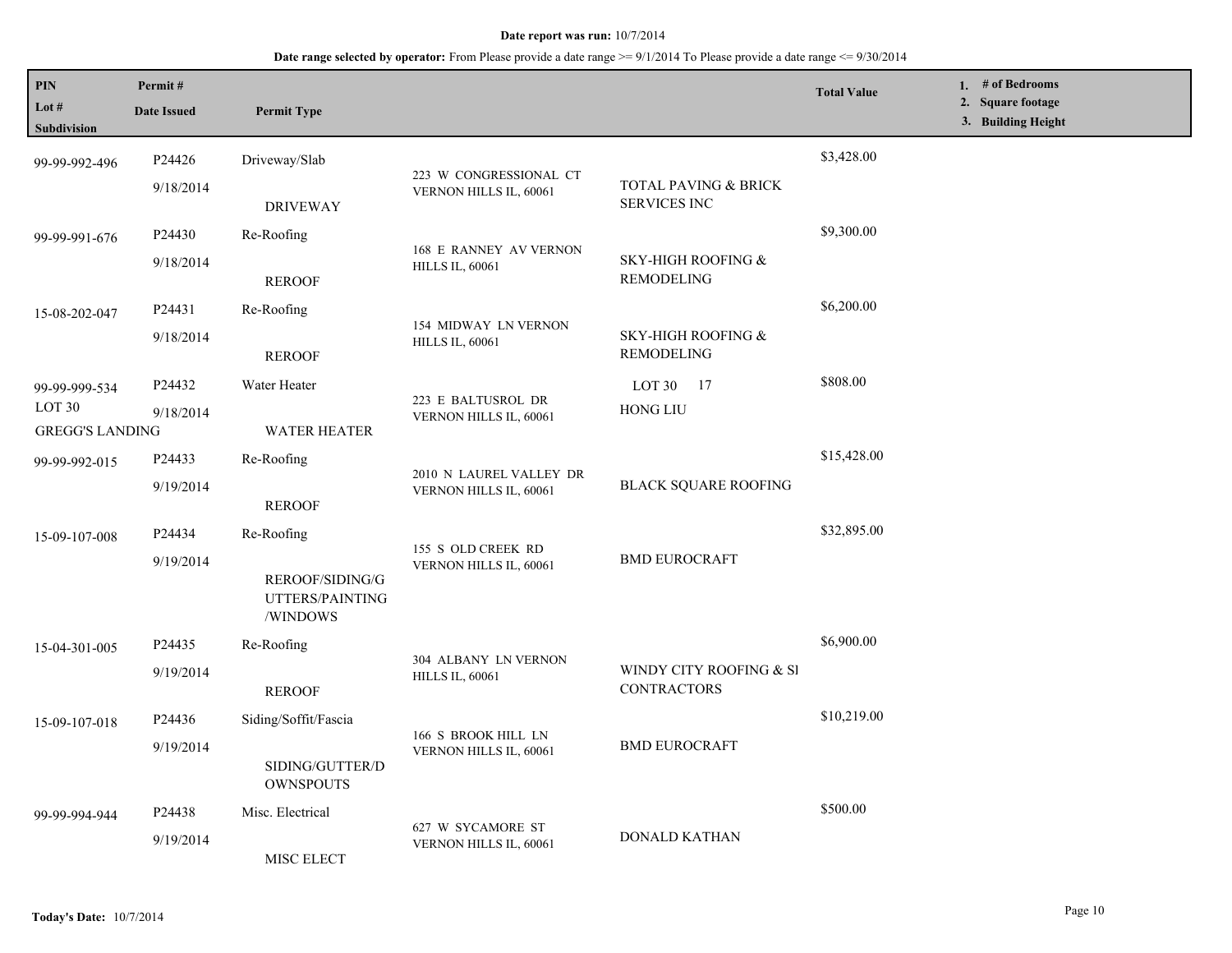| PIN<br>Lot #<br><b>Subdivision</b>                                | Permit#<br><b>Date Issued</b> | <b>Permit Type</b>                                                                                                                                    |                                                        |                                         | <b>Total Value</b> | 1. # of Bedrooms<br>2. Square footage<br>3. Building Height |  |
|-------------------------------------------------------------------|-------------------------------|-------------------------------------------------------------------------------------------------------------------------------------------------------|--------------------------------------------------------|-----------------------------------------|--------------------|-------------------------------------------------------------|--|
| 11-29-201-071<br>LOT <sub>2</sub><br><b>GREGG'S LANDING POD 9</b> | P24439<br>9/19/2014           | Private Sidewalk<br><b>SIDEWALK</b>                                                                                                                   | 2245 N HAZELTIME DR<br>VERNON HILLS IL, 60061          | LOT <sub>2</sub><br><b>JOHN MICHELI</b> | \$1,575.00         |                                                             |  |
| 15-08-106-005                                                     | P24440<br>9/22/2014           | Misc. Residential<br><b>112 LF INTERIOR</b><br>DRAINTILE, 50'<br><b>UNDERGROUND</b><br>DISCHARGE,<br><b>ADDT'L</b><br>WATERPROOFING<br><b>REPAIRS</b> | 719 N LAKESIDE DR<br>VERNON HILLS IL, 60061            | <b>ATLAS RESTORATION</b>                | \$9,462.00         |                                                             |  |
| 15-08-108-011                                                     | P24443<br>9/22/2014           | Re-Roofing<br><b>REROOFING</b>                                                                                                                        | 321 E LAKESIDE DR<br>VERNON HILLS IL, 60061            | KOZIK GENERAL<br>CONSTRUCTION (LTD)     | \$3,500.00         |                                                             |  |
| 15-08-108-010                                                     | P24444<br>9/22/2014           | Re-Roofing<br><b>REROOF</b>                                                                                                                           | 319 E LAKESIDE DR<br>VERNON HILLS IL, 60061            | KOZIK GENERAL<br>CONSTRUCTION (LTD)     | \$4,000.00         |                                                             |  |
| 15-08-401-040                                                     | P24445<br>9/22/2014           | Fence<br><b>FENCE</b>                                                                                                                                 | <b>650 HADDON CIR VERNON</b><br><b>HILLS IL, 60061</b> | ROBERT'S CONTRACTING<br><b>FENCING</b>  | \$6,350.00         |                                                             |  |
| 15-08-202-030                                                     | P24451<br>9/22/2014           | Re-Roofing<br><b>REROOFING</b>                                                                                                                        | 117 MONTEREY DR<br>VERNON HILLS IL, 60061              | ALOHA CONSTRUCTION IN                   | \$3,232.00         |                                                             |  |
| 15-05-203-023                                                     | P24452<br>9/22/2014           | Re-Roofing<br><b>REROOF</b>                                                                                                                           | 508 ALEXANDRIA DR<br>VERNON HILLS IL, 60061            | ALOHA CONSTRUCTION IN                   | \$7,155.00         |                                                             |  |
| 15-04-106-001                                                     | P24453<br>9/22/2014           | Re-Roofing<br><b>REROOFING</b>                                                                                                                        | 403 ELM TREE LN VERNON<br><b>HILLS IL, 60061</b>       | ALOHA CONSTRUCTION IN                   | \$4,305.00         |                                                             |  |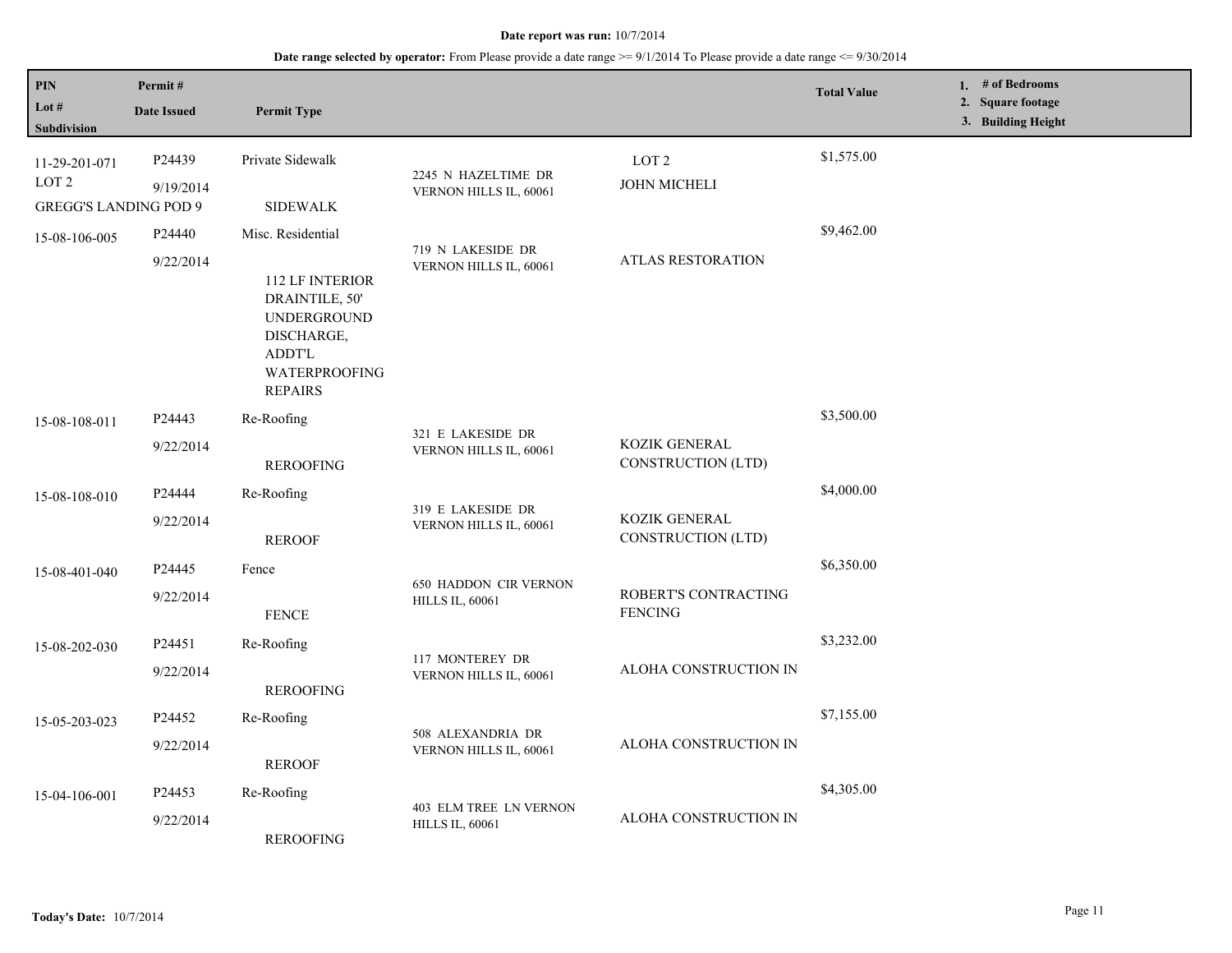| PIN<br>Lot #<br>Subdivision                  | Permit#<br><b>Date Issued</b>   | <b>Permit Type</b>                    |                                                         |                                                | <b>Total Value</b> | 1. $#$ of Bedrooms<br>2. Square footage<br>3. Building Height |
|----------------------------------------------|---------------------------------|---------------------------------------|---------------------------------------------------------|------------------------------------------------|--------------------|---------------------------------------------------------------|
| 15-04-106-001                                | P24454<br>9/22/2014             | Siding/Soffit/Fascia<br><b>SIDING</b> | <b>403 ELM TREE LN VERNON</b><br><b>HILLS IL, 60061</b> | ALOHA CONSTRUCTION IN                          | \$8,265.00         |                                                               |
| 15-06-403-018                                | P <sub>24455</sub><br>9/23/2014 | Siding/Soffit/Fascia<br><b>SIDING</b> | 1140 W WARREN LN<br>VERNON HILLS IL, 60061              | <b>RCC PLUS</b>                                | \$9,200.00         |                                                               |
| 99-99-996-731                                | P24456<br>9/23/2014             | Water Heater<br><b>WATER HEATER</b>   | 1880 N OLYMPIC DR<br>VERNON HILLS IL, 60061             | PETER SIMEAKIS                                 | \$500.00           |                                                               |
| 15-06-416-007                                | P24457<br>9/23/2014             | Re-Roofing<br><b>REROOF</b>           | 1071 CONACHIE CT<br>VERNON HILLS IL, 60061              | ALOHA CONSTRUCTION IN                          | \$3,800.00         |                                                               |
| 15-05-424-051                                | P24458<br>9/23/2014             | Siding/Soffit/Fascia<br><b>SIDING</b> | 303 ABBEY LN VERNON<br><b>HILLS IL, 60061</b>           | MODERN RESTORATION                             | \$5,400.00         |                                                               |
| 99-99-999-458<br>8<br><b>GREGG'S LANDING</b> | P <sub>24459</sub><br>9/23/2014 | Re-Roofing<br><b>REROOF</b>           | 277 E COREYS CT VERNON<br><b>HILLS IL, 60061</b>        | 17<br>8<br>NUVOHAUS HOME<br><b>IMPROVEMENT</b> | \$13,700.00        |                                                               |
| 15-08-408-001                                | P24461<br>9/24/2014             | Furnace<br>Air<br>FURNACE AND A/C     | 315 SHEFFIELD LN VERNON<br><b>HILLS IL, 60061</b>       | TOPTEC HEATING & COOLI<br><b>INC</b>           | \$9,025.00         |                                                               |
| 99-99-996-639                                | P24464<br>9/24/2014             | Re-Roofing<br><b>REROOF</b>           | 208 E LASALLE ST VERNON<br><b>HILLS IL, 60061</b>       | TOTAL CONSTRUCTION<br>CONCEPTS (UNLTD)         | \$12,226.00        |                                                               |
| 99-99-101-602                                | P24465<br>9/24/2014             | Lawn Sprinklers                       | 1735 LAKE CHARLES<br>VERNON HILLS IL, 60061             | D&D LANDSCAPE AND<br>SPRINKLER SERVICES        | \$3,800.00         |                                                               |
| POD 18, LOT 43                               |                                 | <b>LAWN</b><br><b>IRRIGATION</b>      |                                                         |                                                |                    |                                                               |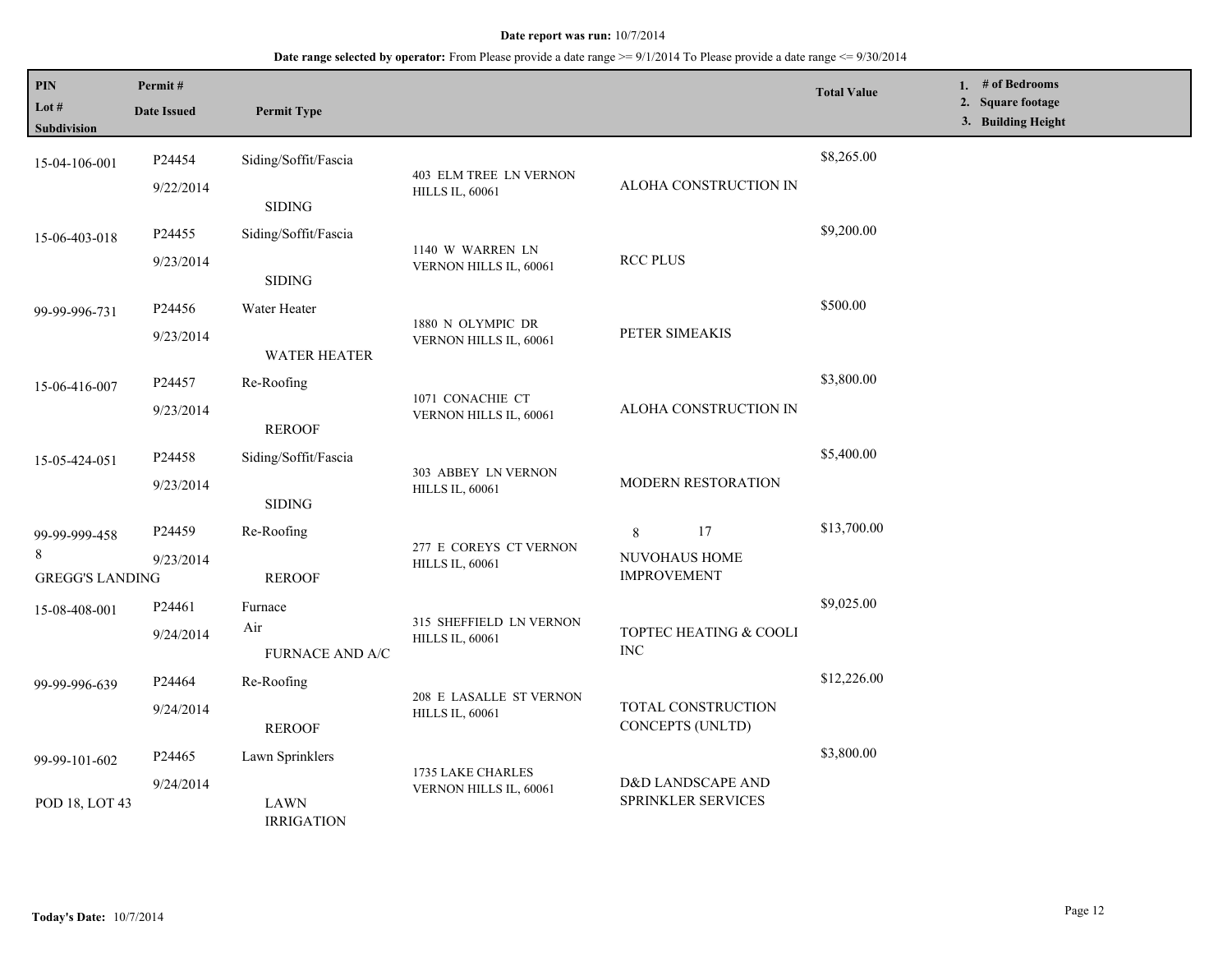| PIN<br>Lot #<br>Subdivision                 | Permit#<br><b>Date Issued</b>   | <b>Permit Type</b>                                             |                                                 |                                                                 | <b>Total Value</b> | 1. # of Bedrooms<br>2. Square footage<br>3. Building Height |
|---------------------------------------------|---------------------------------|----------------------------------------------------------------|-------------------------------------------------|-----------------------------------------------------------------|--------------------|-------------------------------------------------------------|
| 99-99-996-528<br>LOT <sub>99</sub><br>POD A | P24466<br>9/24/2014             | Re-Roofing<br><b>REROOF</b>                                    | 2093 N INVERNESS DR<br>VERNON HILLS IL, 60061   | LOT <sub>99</sub><br>AMERICAN BUILDING<br>CONTRACTORS INC-UNLIM | \$11,660.00        |                                                             |
| 99-99-992-039                               | P24467<br>9/24/2014             | Re-Roofing<br><b>REROOF</b>                                    | 2025 N INVERNESS DR<br>VERNON HILLS IL, 60061   | AMERICAN BUILDING<br>CONTRACTORS INC-UNLIM                      | \$11,804.00        |                                                             |
| 15-04-303-003                               | P <sub>24469</sub><br>9/24/2014 | Siding/Soffit/Fascia<br><b>SIDING</b>                          | 304 SPRING LN VERNON<br><b>HILLS IL, 60061</b>  | HOMEPRO EXTERIORS, INC                                          | \$11,000.00        |                                                             |
| 15-08-213-002                               | P24470<br>9/24/2014             | Siding/Soffit/Fascia<br>Re-Roof<br>SIDING AND<br><b>REROOF</b> | 229 W TALLY HO DR<br>VERNON HILLS IL, 60061     | <b>RCC PLUS</b>                                                 | \$14,068.00        |                                                             |
| 15-05-411-001                               | P24471<br>9/24/2014             | Siding/Soffit/Fascia<br><b>SIDING</b>                          | 101 ALEXANDRIA DR<br>VERNON HILLS IL, 60061     | <b>RCC PLUS</b>                                                 | \$8,500.00         |                                                             |
| 11-32-416-072                               | P24472<br>9/25/2014             | Deck<br><b>DECK</b>                                            | 116 HARDING CT VERNON<br><b>HILLS IL, 60061</b> | <b>CUSTOM BUILT FENCE</b>                                       | \$6,725.00         |                                                             |
| 15-09-110-014                               | P24473<br>9/25/2014             | Sewer Repair<br><b>SEWER REPAIR</b>                            | 23 S OLD CREEK RD<br>VERNON HILLS IL, 60061     | CENTRAL PLUMBING &<br>HEATING CO.                               | \$2,900.00         |                                                             |
| 15-08-213-004                               | P24475<br>9/25/2014             | Re-Roofing<br><b>REROOF</b>                                    | 303 EVERGREEN DR<br>VERNON HILLS IL, 60061      | ALOHA CONSTRUCTION IN                                           | \$3,925.00         |                                                             |
| 15-04-306-012                               | P24476<br>9/25/2014             | Re-Roofing<br><b>REOOFING</b>                                  | 8 ALTOONA CT VERNON<br><b>HILLS IL, 60061</b>   | ALOHA CONSTRUCTION IN                                           | \$3,990.00         |                                                             |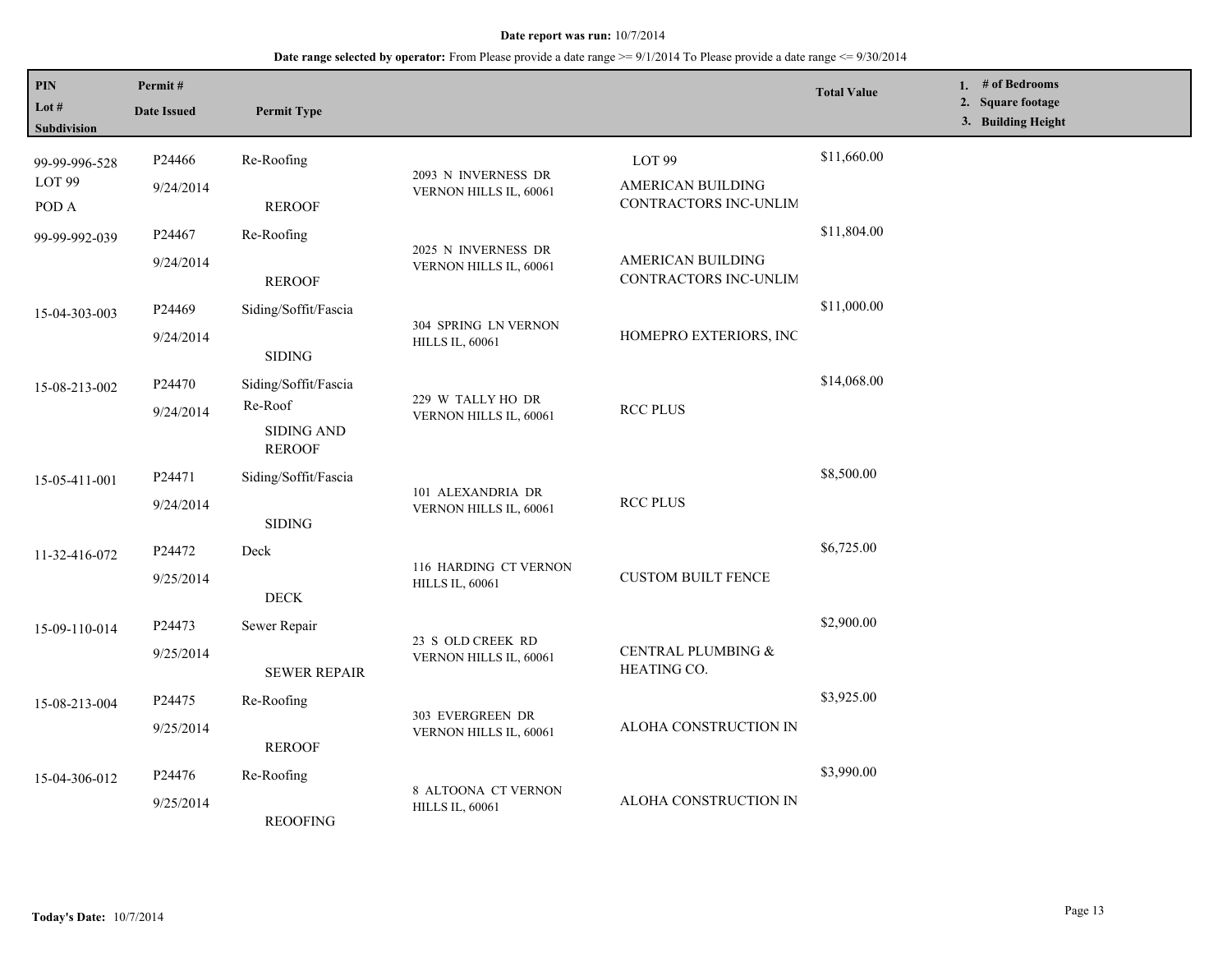| PIN<br>Lot #<br><b>Subdivision</b> | Permit#<br><b>Date Issued</b> | <b>Permit Type</b>   |                                                   |                                                          | <b>Total Value</b> | # of Bedrooms<br>1.<br>2. Square footage<br>3. Building Height |
|------------------------------------|-------------------------------|----------------------|---------------------------------------------------|----------------------------------------------------------|--------------------|----------------------------------------------------------------|
| 15-08-104-002                      | P24477                        | Re-Roofing           | 724 N LAKESIDE DR<br>VERNON HILLS IL, 60061       | ALOHA CONSTRUCTION IN                                    | \$3,420.00         |                                                                |
|                                    | 9/25/2014                     | <b>REROOFING</b>     |                                                   |                                                          |                    |                                                                |
| 15-08-407-015                      | P24479                        | Siding/Soffit/Fascia | 731 W SUSSEX CIR VERNON<br><b>HILLS IL, 60061</b> | ALOHA CONSTRUCTION IN                                    | \$11,703.00        |                                                                |
|                                    | 9/25/2014                     | <b>SIDING</b>        |                                                   |                                                          |                    |                                                                |
| 99-99-996-836                      | P24480                        | Re-Roofing           | 1680 N ST. ANDREW DR<br>VERNON HILLS IL, 60061    | <b>INTERIORS &amp; EXTERIOR</b><br>RESTORATION CORPORATI | \$13,000.00        |                                                                |
|                                    | 9/25/2014                     | <b>REROOF</b>        |                                                   |                                                          |                    |                                                                |
| 15-06-414-007                      | P24481                        | Re-Roofing           | 109 N ROYAL OAK DR<br>VERNON HILLS IL, 60061      | MORNING DEW EXTERIORS                                    | \$7,000.00         |                                                                |
|                                    | 9/25/2014                     | <b>REROOF</b>        |                                                   |                                                          |                    |                                                                |
| 11-32-201-001                      | P24482                        | Re-Roofing           | 1110 WADSWORTH PL<br>VERNON HILLS IL, 60061       | <b>R K ROOFING</b>                                       | \$6,500.00         |                                                                |
|                                    | 9/25/2014                     | <b>REROOF</b>        |                                                   |                                                          |                    |                                                                |
| 99-99-991-230                      | P24483                        | Water Heater         | 1307 COVENTRY CIR<br>VERNON HILLS IL, 60061       | ALL STAR PLUMBING                                        | \$700.00           |                                                                |
|                                    | 9/25/2014                     | <b>WATER HEATER</b>  |                                                   |                                                          |                    |                                                                |
| 15-04-303-044                      | P24484                        | Siding/Soffit/Fascia | 207 CRABTREE LN VERNON<br><b>HILLS IL, 60061</b>  | MARY DIANE SIMPSON                                       | \$15,281.00        |                                                                |
|                                    | 9/26/2014                     | <b>SIDING</b>        |                                                   |                                                          |                    |                                                                |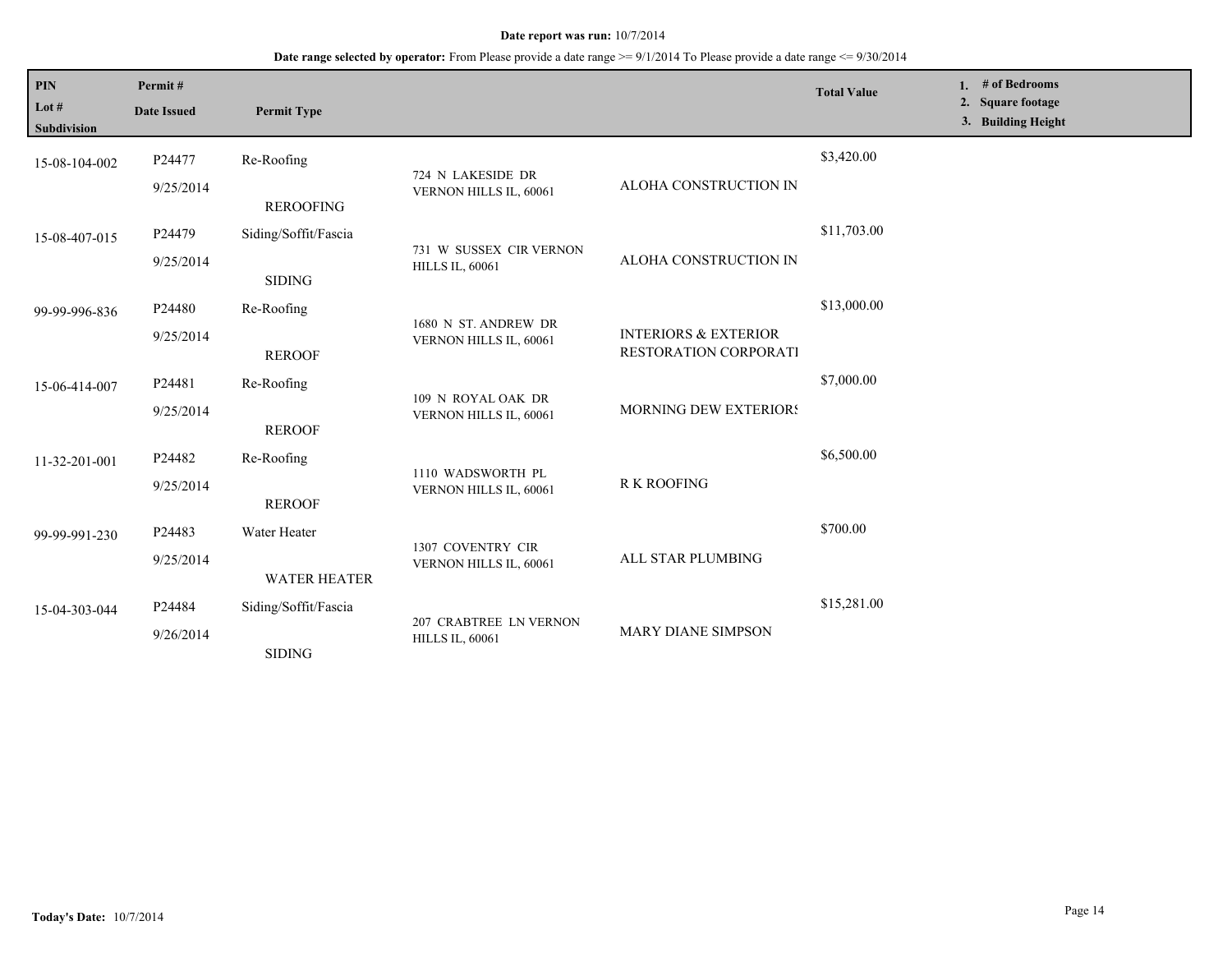| <b>PIN</b><br>Lot $#$<br>Subdivision                         | Permit#<br><b>Date Issued</b>   | <b>Permit Type</b>                                                                                                                                                                                                   |                                                    |                                                                        | <b>Total Value</b> | 1. # of Bedrooms<br>2. Square footage<br>3. Building Height |
|--------------------------------------------------------------|---------------------------------|----------------------------------------------------------------------------------------------------------------------------------------------------------------------------------------------------------------------|----------------------------------------------------|------------------------------------------------------------------------|--------------------|-------------------------------------------------------------|
| 15-07-208-016                                                | P24486<br>9/26/2014             | Misc. Residential<br><b>REMODEL</b><br><b>BATHROOM AND</b><br><b>FINISH PORTION</b><br>OF BASEMENT<br><b>BASEMENT - NO</b><br><b>PLUMBING</b><br><b>FIXTURES</b><br><b>MASTER</b><br>BATHROOM - 4<br><b>FIXTURES</b> | 38 S ST. CLAIR LN VERNON<br><b>HILLS IL, 60061</b> |                                                                        | \$45,000.00        |                                                             |
| 99-99-992-020                                                | P24487<br>9/29/2014             | Re-Roofing<br><b>REROOF</b>                                                                                                                                                                                          | 2017 N INVERNESS DR<br>VERNON HILLS IL, 60061      | AMERICAN BUILDING<br>CONTRACTORS INC-UNLIM                             | \$10,518.00        |                                                             |
| 99-99-996-534<br>LOT <sub>15</sub><br><b>INVERNESS POD A</b> | P24488<br>9/29/2014             | Re-Roofing<br><b>REROOF</b>                                                                                                                                                                                          | 1915 N TREVINO TER<br>VERNON HILLS IL, 60061       | LOT <sub>15</sub><br><b>AMERICAN BUILDING</b><br>CONTRACTORS INC-UNLIM | \$11,023.00        |                                                             |
| 99-99-996-550                                                | P24489<br>9/29/2014             | Re-Roofing<br><b>REROOF</b>                                                                                                                                                                                          | 2006 N TREVINO TER<br>VERNON HILLS IL, 60061       | AMERICAN BUILDING<br>CONTRACTORS INC-UNLIM                             | \$11,340.00        |                                                             |
| 99-99-991-935                                                | P <sub>24490</sub><br>9/29/2014 | Re-Roofing<br><b>REROOF</b>                                                                                                                                                                                          | 1995 N TREVINO TER<br>VERNON HILLS IL, 60061       | AMERICAN BUILDING<br>CONTRACTORS INC-UNLIM                             | \$14,532.00        |                                                             |
| 99-99-101-601<br>POD 18, LOT 42                              | P24491<br>9/29/2014             | 1 & 2 Family New<br><b>NEW SINGLE</b><br><b>FAMILY LOT 42</b><br>POD <sub>18</sub>                                                                                                                                   | 1729 LAKE CHARLES<br>VERNON HILLS IL, 60061        | VIRSCO CONSTRUCTION<br>SERVICES, INC                                   | \$400,000.00       | 1. $4.0$<br>2. $4,661.00$                                   |
| 99-99-994-961                                                | P24494<br>9/30/2014             | Re-Roofing<br><b>REROOF</b>                                                                                                                                                                                          | 639 W SYCAMORE ST<br>VERNON HILLS IL, 60061        | A & A IMPROVEMENTS                                                     | \$13,000.00        |                                                             |